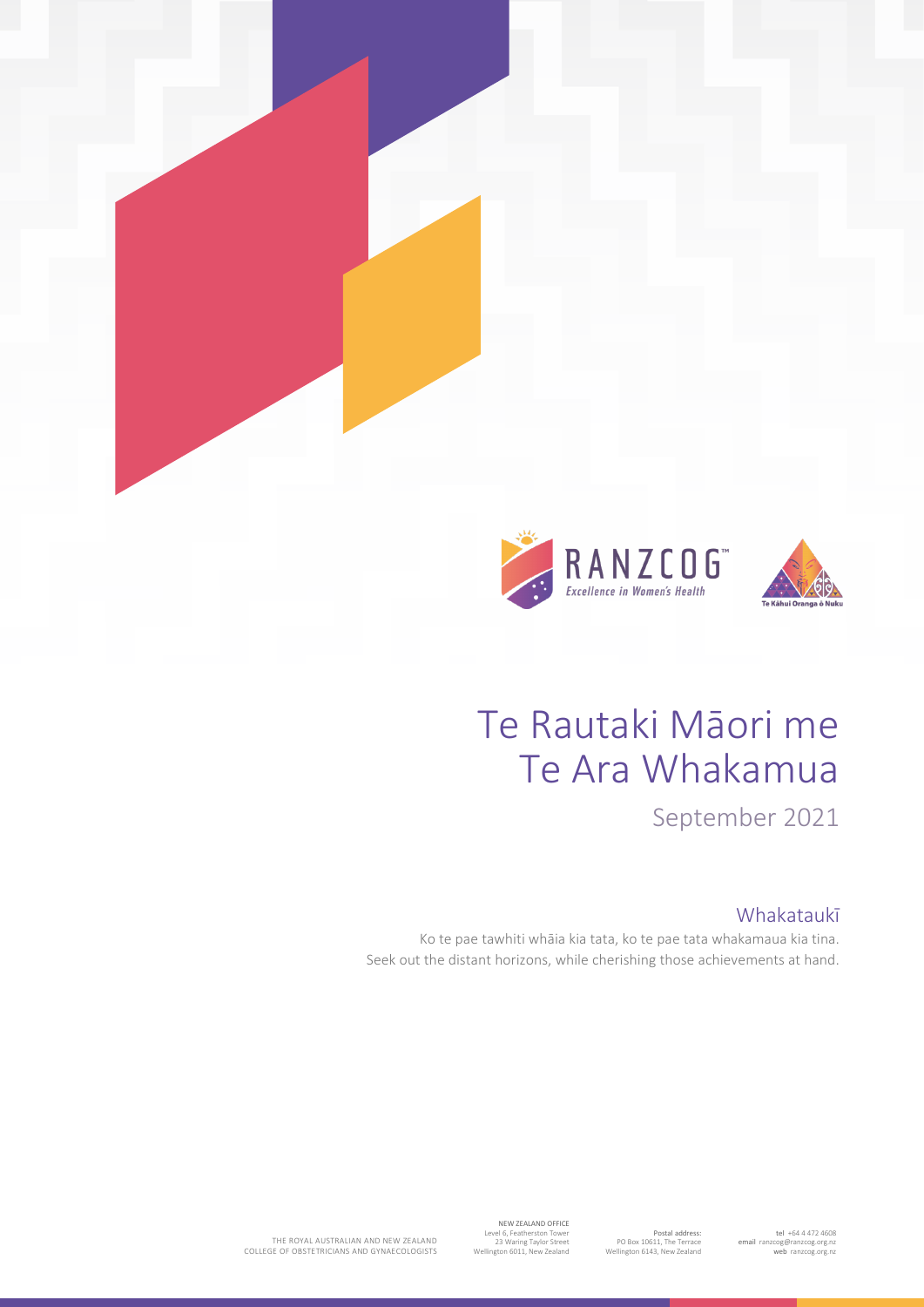

Mai te pō ki to ao marama | Ab umbris ad lumina vitae | From the darkness into the world of light The RANZCOG motto, included in our waiata 'Taku pā harakeke e', is fitting and well aligned to our mahi. Its more physical manifestations are apparent for those who serve to enhance birth in whatever ways they can. It is also a reference to the creation myth in te Ao Māori. Judge Taumaunu<sup>[1](#page-1-0)</sup> has spoken of this analogy to transformation within the justice system, which faces similar barriers to health in trying to provide equity. He goes further to draw comparison to all our ancestors who travelled for a better life in an 'enlightened' world.

#### *"Flourishing pae ora, with all of its elements, requires ready access to all determinants of good health" Sir Mason Durie[2](#page-1-1)*

We need to develop a holistic view of what is needed for an individual to become, be, and stay healthy. This is not only the absence of manifested disease. Well informed engagement, joint decision making with our patients and whānau requires us to know all the circumstances that contribute to the person we see before us. What assumptions are we or does our health system currently make? Where does she live, work, and play? How might this affect her resources and resilience to have her health needs met?

Kua takoto te manuka - Laying down the wero:

Bridging the equity gap is a challenge.

Challenging the 'norms' of any system is recognised to be threatening.

We ask do our current norms serve a culturally diverse society.

Bouncing back from adversity depends upon people feeling valued, feeling listened to, having trust, honesty, relationships, and networks.

The right solution requires as complete a view as possible, for any given situation.

My hope is that Te Rautaki Māori me Te Ara Whakamua can challenge some of our current norms in a positive way. Let our delivery suites, operating rooms, outpatient clinics and private rooms be spaces where our patients can see, hear and feel "we value and celebrate our culture."

#### Leigh Duncan, Chair He Hono Wāhine

RANZCOG is committed to Te Tiriti o Waitangi and the equity of access to care provided in a culturally safe way. If we are to make a difference for women in Aotearoa New Zealand, we must make a difference for wāhine Māori and we are increasingly clear this means doing things differently.

To make the needed difference for wāhine Māori new approaches are required. This will be a key challenge to all medical practitioners and the health systems that they work in. A new way of providing care that is focussed on the needs of wāhine Māori will be developed and will over time become accepted best practice. This must evolve through co-design with Māori. There will be benefits for all women as we question how care is best accessed and delivered in Aotearoa New Zealand.

We look forward to playing our part in creating change that improves medical practice and outcomes for wāhine Aotearoa New Zealand.

#### Celia Devenish, Chair Te Kāhui Oranga ō Nuku

<span id="page-1-1"></span><span id="page-1-0"></span><sup>1</sup> Chief District Court Judge Heemi Taumaunu; Annual Norris-Ward, McKinnon Lecture Waikato University 2020

<sup>2</sup> Sir Mason Durie; Pae Ora Māori Health Horizons 2009 Lecture, MoH Pae Ora healthy futures Launch of He Korowai Oranga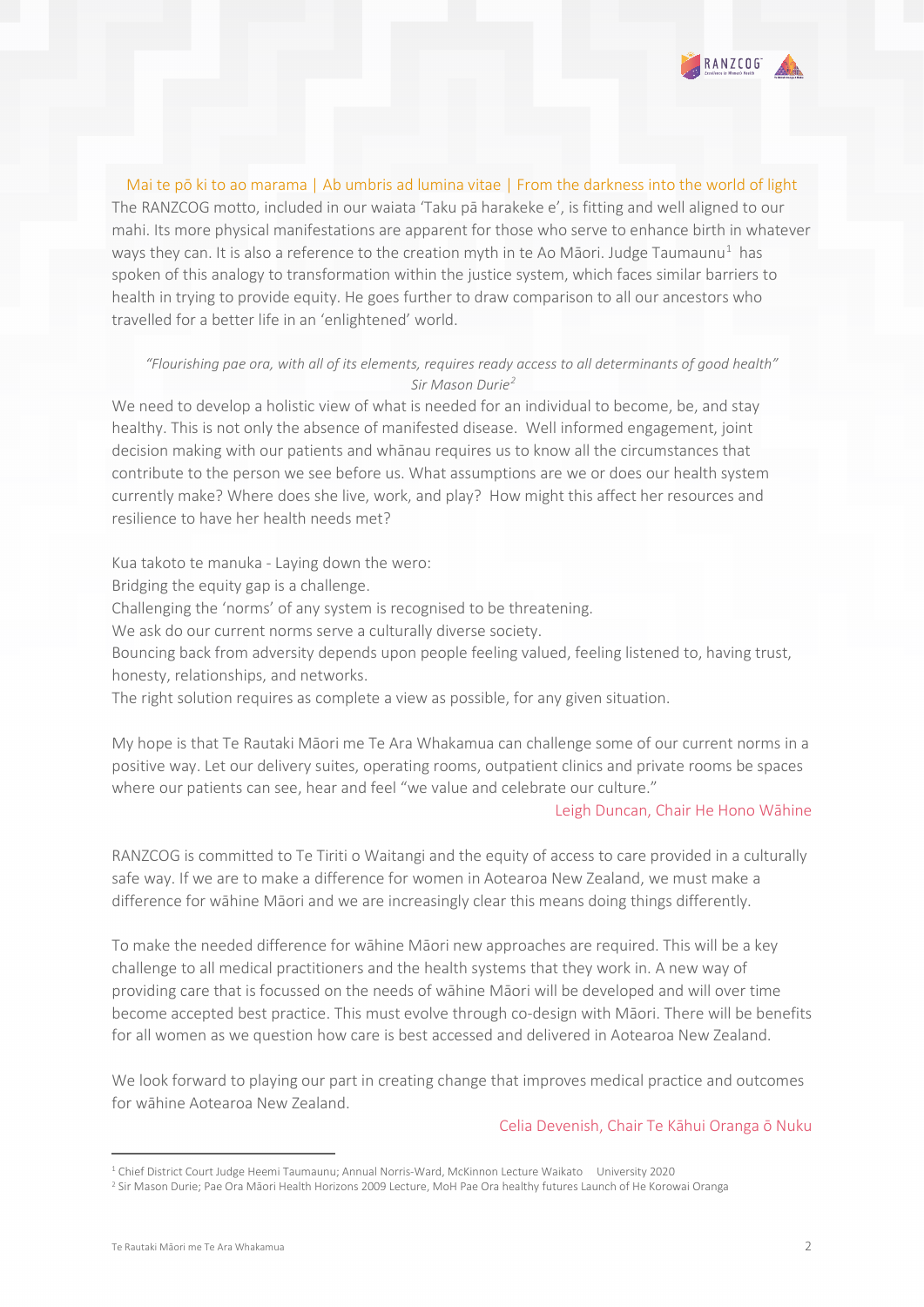

# Whakataukī

Ko te pae tawhiti whāia kia tata, ko te pae tata whakamaua kia tina. Seek out the distant horizons, while cherishing those achievements at hand.

# RANZCOG's vision

Delivery of excellence and equity in women's health

# RANZCOG's commitment

RANZCOG recognises the special status of Māori as tangata whenua in Aotearoa New Zealand and is committed to meeting its obligations as Te Tiriti o Waitangi partners.

# RANZCOG's values

#### He Māngai - Advocacy

He reo whai-mana mātou mō te mana taurite, te manatika tangata, te matatika me ngā kaupapa here whai taunaki.

We are a leading voice for equity, social justice, fairness, and evidence-based policy.

#### Mātauranga - Education

E tūwhera ana mātou ki ngā akoranga hōu, ki te toha i ngā mōhiotanga, me te ako mā te ruku kau ki ngā momo auaha, ngā momo whakatūhura, me ngā momo rangahau.

We embrace the opportunity to learn, share knowledge and experience through innovation, discovery and research.

#### Kairangi - Excellence

Ka nanaiore atu mātou ki ngā pae taumata teitei rawa atu ahakoa te mahi, te kaupapa whakaako tangata, te kaupapa rangahau, te tautoko tangata rānei.

We are committed to performance at the highest standard in our work, training, research and support.

#### Ngākau Pono - Integrity

Ahakoa te mahi, ahakoa te tangata, he hunga pono, he hunga matatika, he hunga kore karo i ngā taumahatanga mātou.

We act honestly, ethically and with accountability towards everyone and in everything we do.

#### Manaakitanga - Kindness

He hunga kaha ki te manaaki, kaha ki te tiaki i te tangata. We act with compassion and care towards ourselves and one another.

#### Whakamana Tangata - Respect

Ko te whanaungatanga, te mōtika tangata, te whakapono, te āhei ki te kōwhiri ētahi o ngā kaupapa e whakatinanatia ana, e whakatairangatia ana e mātou.

We expect and promote inclusivity, valuing individual rights, beliefs and choices.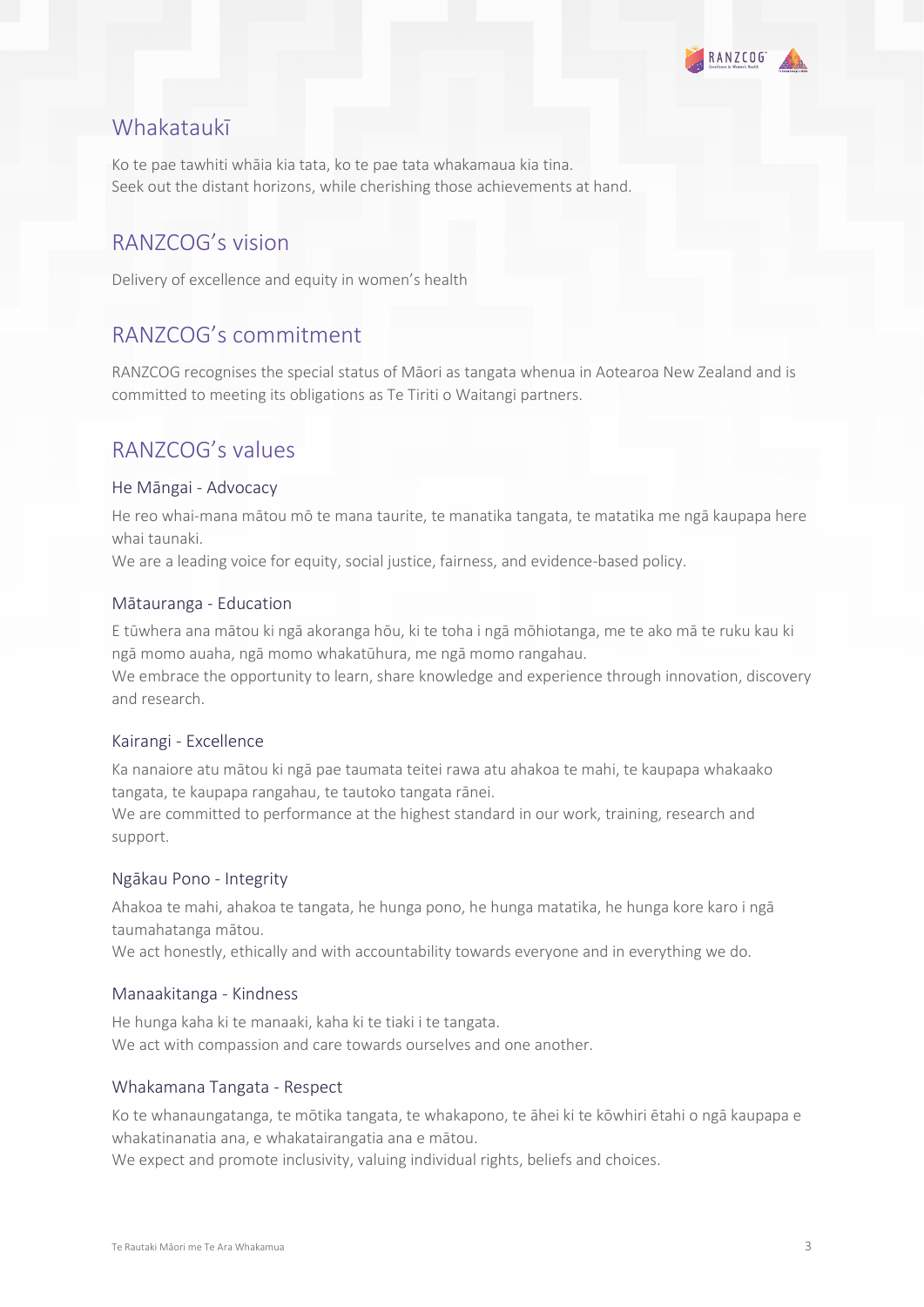

# Contents

|      |                    | Version Date of Version Pages revised / Brief Explanation of Revision |
|------|--------------------|-----------------------------------------------------------------------|
| v1.1 | September 2021 New |                                                                       |

| Version:            | Version #1                                            |
|---------------------|-------------------------------------------------------|
| Policy Owner:       | Te Kāhui Oranga ō Nuku                                |
| Policy Approved by: | He Hono Wāhine, Te Kāhui Oranga ō Nuku, RANZCOG Board |
| Review of Policy:   | September 2023                                        |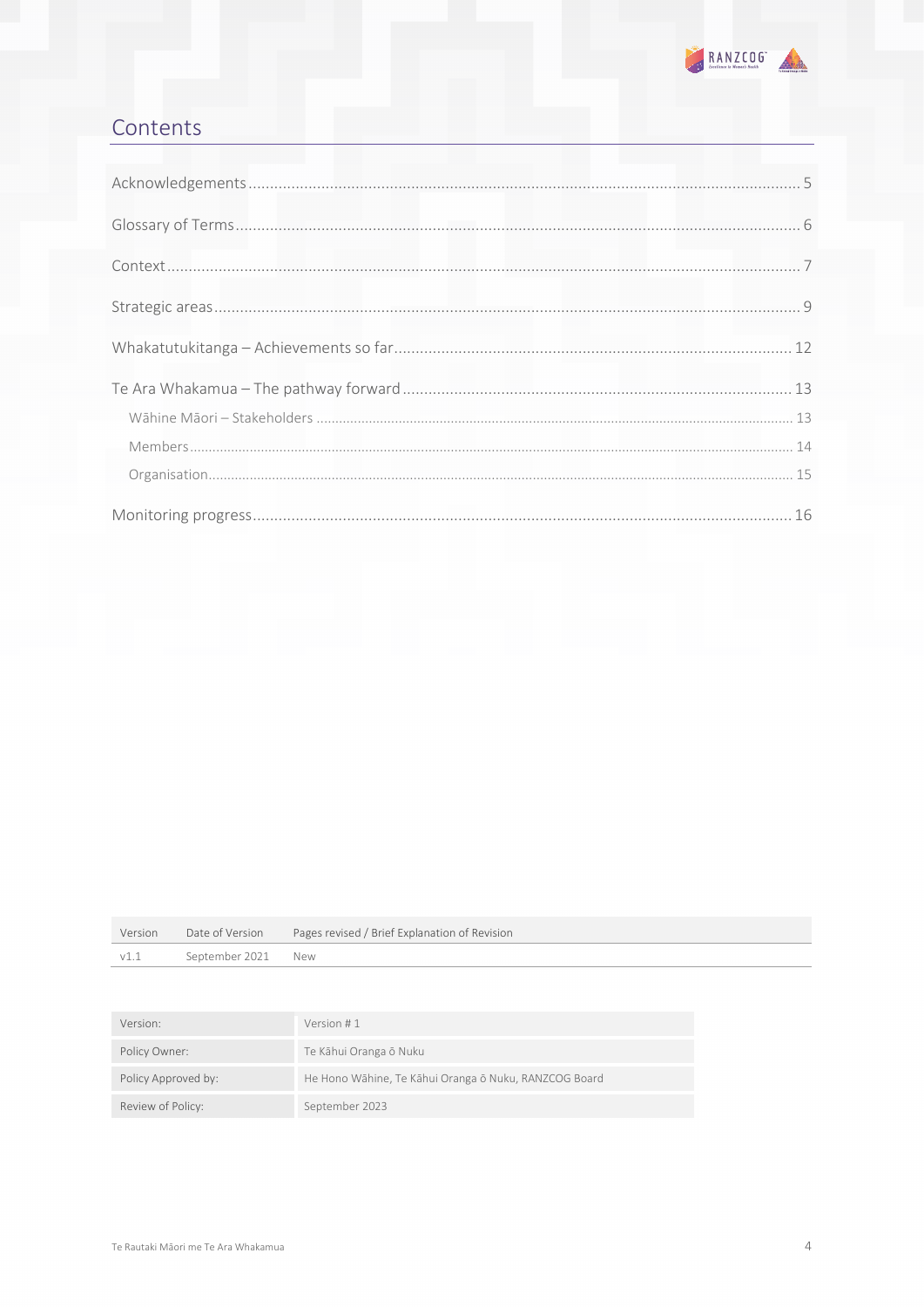

# <span id="page-4-0"></span>Acknowledgements

Te Rautaki Māori me Te Ara Whakamua is informed by a committed group within the wider RANZCOG community. All are focused on making a difference. The desire was for our plan to connect with all parts of the organisation, and for it to be action orientated and achievable.

We would very much like to acknowledge the contribution of Ria Earp who expertly marshalled, challenged, and then helped gather together common themes for this mahi. The assistance of the RANZCOG Aotearoa New Zealand office team was crucial.

Thank you to those individuals who were able to attend the strategic planning hui in May 2021 and contributed to the development of this plan.

Dr Angela Beard Prof Bev Lawton Dr Sue Belgrave Kate McNabb Dr Erena Browne Dr Alicia Mulligan Catherine Cooper Bailey Parata Wendy Dallas-Katoa Dr Rachel Potae Dr Celia Devenish Dr Philip Suisted Dr Leigh Duncan Dr John Tait Ria Earp **Dr Kasey Tawhara** Dr Sue Fleming Dr Sarah Te Whaiti Dr Gill Gibson Dr Nick Walker Tamara Karu

Dr Wendy Burgess **Dr Kara Okesene-Gafa** 

He Hono Wāhine guides the development and review of Te Rautaki Māori me Te Ara Whakamua. He Hono Wāhine have been integral in RANZCOG's development to get to where we are today.

- Dr Angela Beard Prof Bev Lawton Dr Erena Browne Kate McNabb Catherine Cooper **Bailey Parata** Luke Crawford **Dr Philip Suisted** Wendy Dallas-Katoa Dr Kasey Tawhara Dr Leigh Duncan Dr Sarah Te Whaiti Tamara Karu
- 

We have drawn upon the decades of work by many who have focused on Māori and indigenous health. Those who collect and report hard statistics which highlight the inequities in Aotearoa. Those who share and document firsthand stories. They have advocated tirelessly for change within all parts of our health system.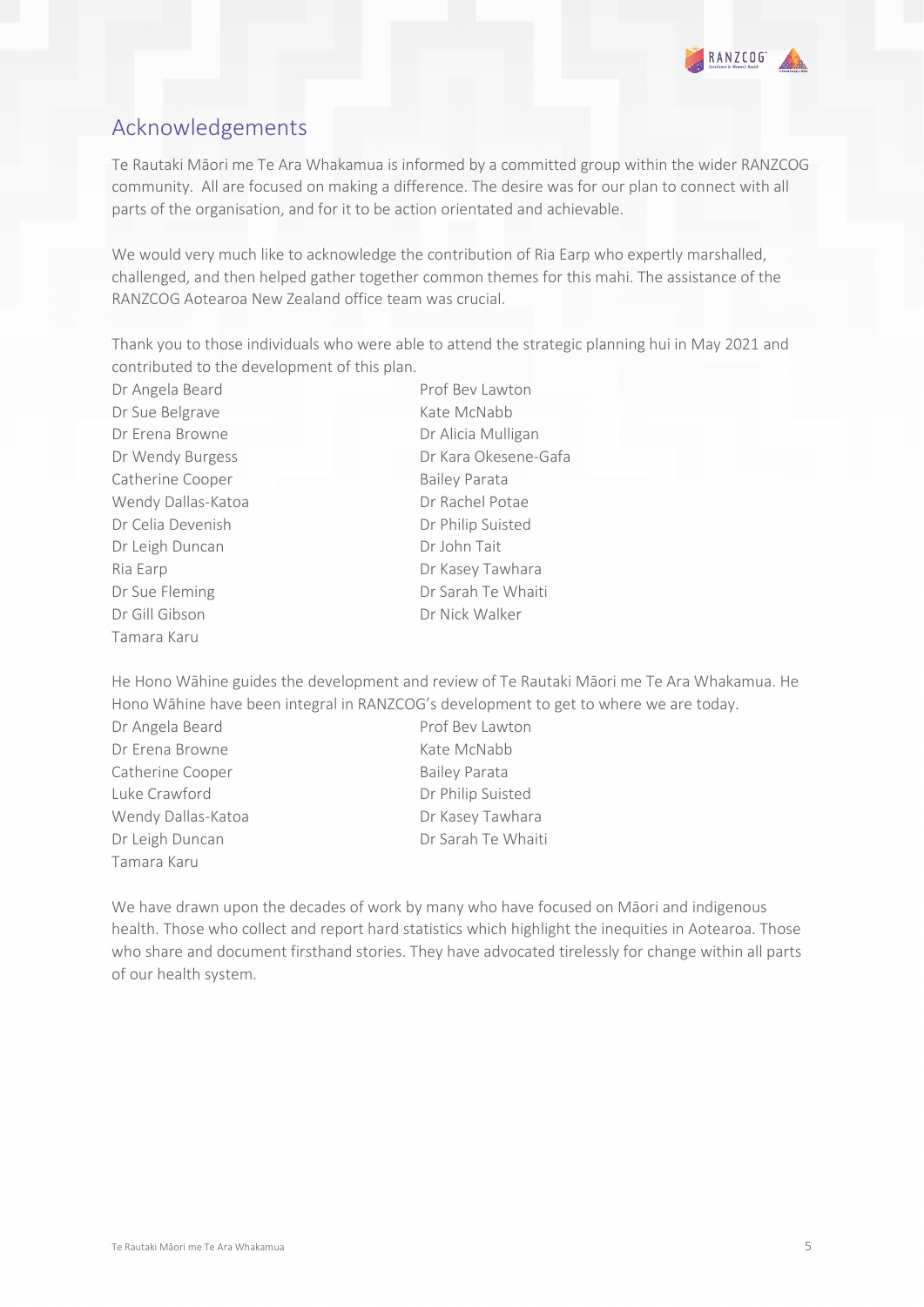

# <span id="page-5-0"></span>Glossary of Terms

| <b>Cultural Competence</b>             | The Medical Council has previously defined cultural competence as "a doctor has the<br>attitudes, skills and knowledge needed to function effectively and respectfully when<br>working with and treating people of different cultural backgrounds". While it is<br>important, cultural competence is not enough to improve health outcomes, although<br>it may contribute to delivering culturally safe care. Evidence shows that a<br>competence-based approach alone will not deliver improvements in health equity <sup>3</sup>                                                                                                                                                                                             |  |
|----------------------------------------|--------------------------------------------------------------------------------------------------------------------------------------------------------------------------------------------------------------------------------------------------------------------------------------------------------------------------------------------------------------------------------------------------------------------------------------------------------------------------------------------------------------------------------------------------------------------------------------------------------------------------------------------------------------------------------------------------------------------------------|--|
| <b>Cultural Safety</b>                 | The need for doctors to examine themselves and the potential impact of their own<br>culture on clinical interactions and healthcare service delivery. The commitment by<br>individual doctors to acknowledge and address any of their own biases, attitudes,<br>assumptions, stereotypes, prejudices, structures, and characteristics that may affect<br>the quality of care provided. The awareness that cultural safety encompasses a<br>critical consciousness where healthcare professionals and healthcare organisations<br>engage in ongoing self-reflection and self-awareness and hold themselves<br>accountable for providing culturally safe care, as defined by the patient and their<br>communities <sup>4</sup> . |  |
| Hauora                                 | Health                                                                                                                                                                                                                                                                                                                                                                                                                                                                                                                                                                                                                                                                                                                         |  |
| He Hono Wāhine                         | RANZCOG Māori women's health committee                                                                                                                                                                                                                                                                                                                                                                                                                                                                                                                                                                                                                                                                                         |  |
| Kaupapa Māori                          | Māori approach                                                                                                                                                                                                                                                                                                                                                                                                                                                                                                                                                                                                                                                                                                                 |  |
| Kaitohutohu Hauora Wāhine<br>Māori     | Māori Women's Health Advisor                                                                                                                                                                                                                                                                                                                                                                                                                                                                                                                                                                                                                                                                                                   |  |
| Mahi                                   | Work                                                                                                                                                                                                                                                                                                                                                                                                                                                                                                                                                                                                                                                                                                                           |  |
| Mana motuhake                          | Autonomy, self-determination                                                                                                                                                                                                                                                                                                                                                                                                                                                                                                                                                                                                                                                                                                   |  |
| Pae ora                                | Healthy futures                                                                                                                                                                                                                                                                                                                                                                                                                                                                                                                                                                                                                                                                                                                |  |
| Te ao Māori                            | Māori world view                                                                                                                                                                                                                                                                                                                                                                                                                                                                                                                                                                                                                                                                                                               |  |
| Wāhine                                 | Women (including gender diverse pregnant people)                                                                                                                                                                                                                                                                                                                                                                                                                                                                                                                                                                                                                                                                               |  |
| Whakataukī                             | Proverb or significant saying                                                                                                                                                                                                                                                                                                                                                                                                                                                                                                                                                                                                                                                                                                  |  |
| Whānau                                 | Family, support group defined by the patient                                                                                                                                                                                                                                                                                                                                                                                                                                                                                                                                                                                                                                                                                   |  |
| Tangata whenua                         | Indigenous people, people of the land                                                                                                                                                                                                                                                                                                                                                                                                                                                                                                                                                                                                                                                                                          |  |
| Te Ara Whakamua                        | The Pathway Forward                                                                                                                                                                                                                                                                                                                                                                                                                                                                                                                                                                                                                                                                                                            |  |
| Te Rautaki Māori<br>me Te Ara Whakamua | The Māori Strategy and the Pathway Forward                                                                                                                                                                                                                                                                                                                                                                                                                                                                                                                                                                                                                                                                                     |  |
| Te Kahui Oranga ō Nuku                 | RANZCOG New Zealand committee                                                                                                                                                                                                                                                                                                                                                                                                                                                                                                                                                                                                                                                                                                  |  |
| Te Rautaki Māori                       | The Māori Strategy                                                                                                                                                                                                                                                                                                                                                                                                                                                                                                                                                                                                                                                                                                             |  |
| Tikanga                                | Protocol                                                                                                                                                                                                                                                                                                                                                                                                                                                                                                                                                                                                                                                                                                                       |  |
| Tohu                                   | Emblem, sign                                                                                                                                                                                                                                                                                                                                                                                                                                                                                                                                                                                                                                                                                                                   |  |
| Waiata                                 | Song                                                                                                                                                                                                                                                                                                                                                                                                                                                                                                                                                                                                                                                                                                                           |  |

<sup>&</sup>lt;sup>3</sup> [https://www.mcnz.org.nz/assets/standards/b71d139dca/Statement](https://www.mcnz.org.nz/assets/standards/b71d139dca/Statement-on-cultural-safety.pdf)-on-cultural-safety.pdf

<span id="page-5-2"></span><span id="page-5-1"></span><sup>4</sup> Curtis et al. "Why cultural safety rather than cultural competency is required to achieve health equity". International Journal for Equity in Health (2019) 18:174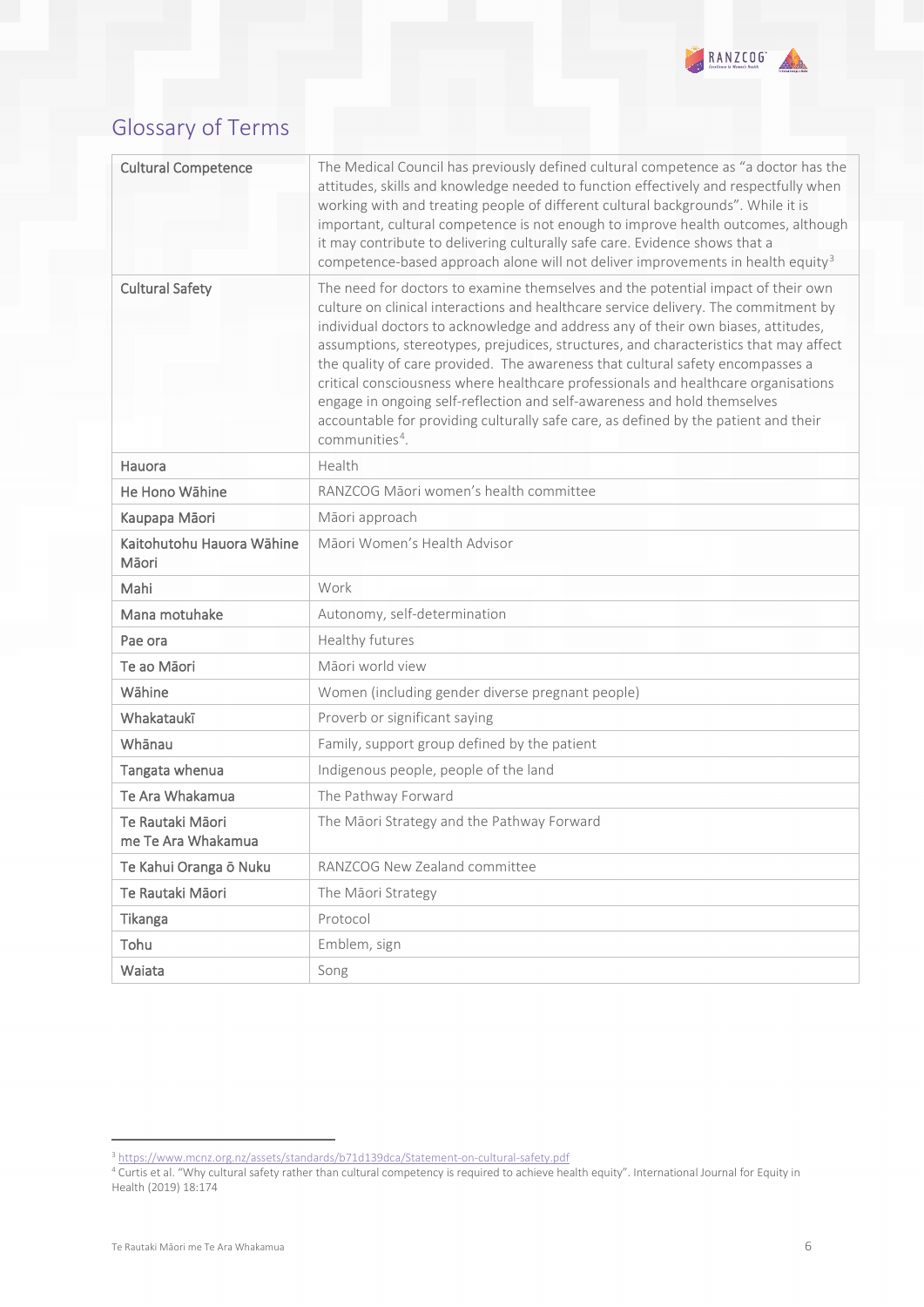

# <span id="page-6-0"></span>**Context**

### Te Tiriti o Waitangi

Te Rautaki Māori me Te Ara Whakamua is underpinned by te Tiriti o Waitangi (te Tiriti) and its principles. Te Tiriti requires the health system to work towards eliminating health inequities between Māori and non-Māori.

The Hauora Report (Waitangi Tribunal report WAI2575) advocates for the principles of tino rangatiratanga, partnership, active protection, equity, and options to replace the dated "3 P's" of partnership, protection, and participation.

- Tino rangatiratanga The guarantee of self-determination
- Partnership Mutual respect between patient and doctor, working with Māori at all levels of the organisation
- Active protection Mana Motuhake, personal tikanga present in health care
- Equity Allowing different resources and approaches to achieve equity for wāhine Māori.
- Options Right to choose and contribute to care plan

#### Whakamaua: Māori Health Action Plan 2020-2025

Whakamaua is the Ministry of Health's implementation plan for He Korowai Oranga, New Zealand's Māori Health Strategy. This document sets the government's direction for Māori health advancement over the next five years. Being underpinned by the Ministry's Te Tiriti o Waitangi Framework, it provides a tool for the health and disability system to fulfil its obligations and special relationship between tangata whenua and the Crown.

Whakamaua was used throughout our Māori Strategic Hui held in May 2021 to align our actions with, as well as apply a systemic lens to our strategy and action plan. The delivery of kaupapa Māori practices within the health system is a key objective for the next five years, something that has a strong connection to obstetrics and gynaecology practice because the overall Whakamaua vision of pae ora, healthy futures for Māori starts at conception and birth.

#### Health and disability system reform

The Health and Disability System Review was a comprehensive look into our health system to address the inequities experienced across the system. Both the interim report (August 2019) and the final report (March 2020) found that change was needed. Four themes were identified:

- 1. Ensuring consumers, whānau and communities are at the heart of the system
- 2. Culture change and more focused leadership
- 3. Developing more effective te Tiriti based partnerships within health and disability and creating a system that works more effectively for Māori
- 4. Ensuring the system is integrated and plans for the long-term

On 21 April 2021 the Minister of Health announced significant changes to the New Zealand health system, following the review. Key changes include:

- All DHBs will be replaced by one national organisation, Health New Zealand
- A new Māori Health Authority will have the power to commission health services, monitor the state of Māori health and develop policy
- New Public Health Agency will be created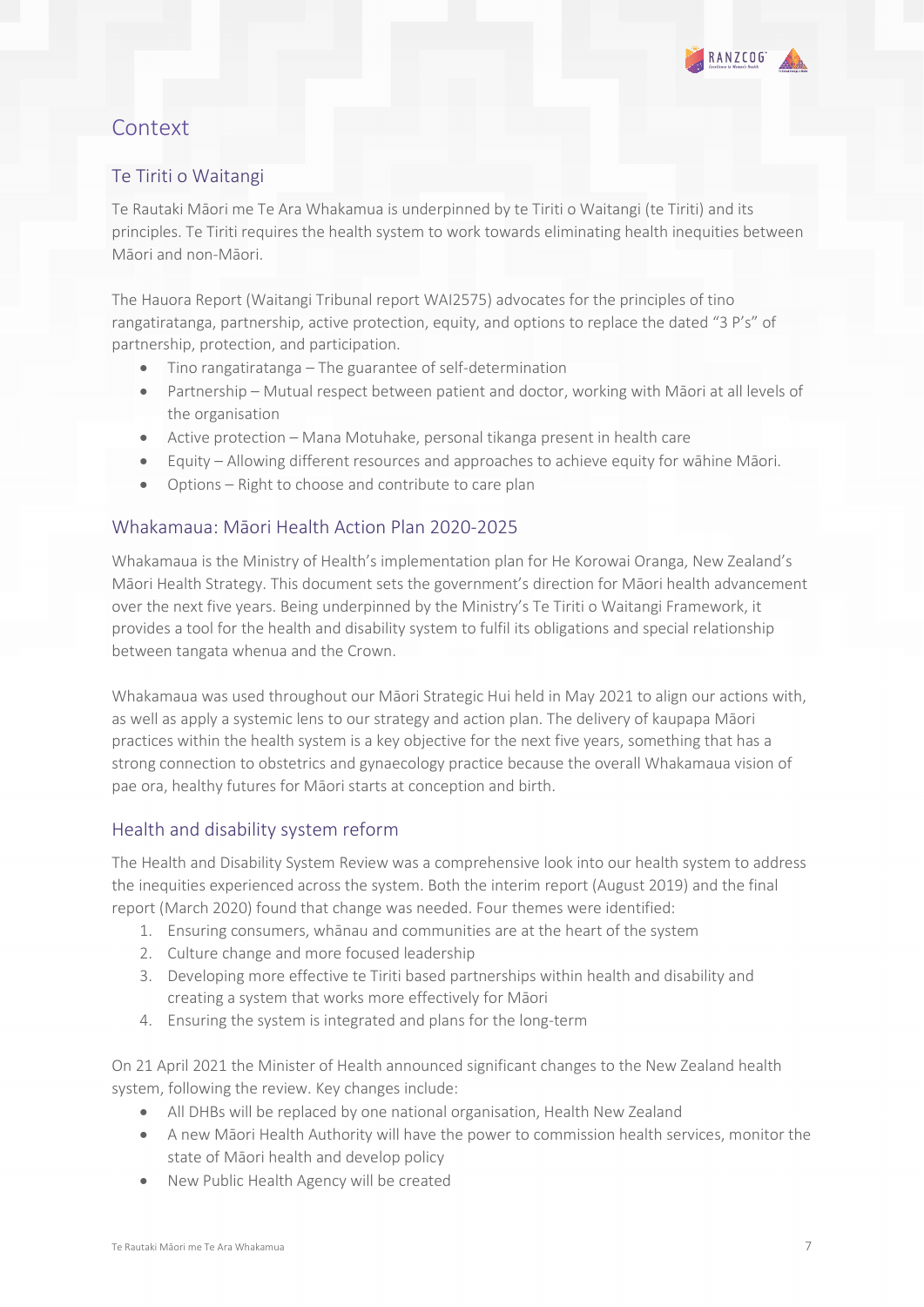

• Strengthened Ministry of Health will monitor performance and advise Government

### Te ORA, CMC, Allen+Clarke cultural safety review 2021

In 2020 and 2021 Allen + Clarke conducted research commissioned by the Council of Medical Colleges (CMC) and Te Ohu Rata o Aotearoa (Te ORA). The research aimed to better understand what actions medical colleges are taking regarding cultural safety and health equity, and how Māori Fellows and trainees experience the training programmes and support provided by colleges. The report serves as a baseline assessment against which progress can be tracked and was a useful tool in the creation of this action plan.

#### RANZCOG Strategic Plan 2019-2022

| <b>Members</b>                                                                                             |  | Organisation                                                   | Stakeholders                                                                      |  |
|------------------------------------------------------------------------------------------------------------|--|----------------------------------------------------------------|-----------------------------------------------------------------------------------|--|
| Creating a stronger engagement<br>with members through provision<br>of support, advocacy, and<br>education |  | Creating an agile, sustainable, and<br>innovative organisation | Developing and maintaining<br>productive and mutually<br>beneficial relationships |  |

*"Our commitment to deliver the best possible health outcomes for women and their families, to provide the best possible services for our members, to provide quality education and training for our trainees and the commitment to enhance our engagement with our stakeholders, have all shaped the strategic priorities in this plan. Additionally, the complex social, economic, political, and legal environments within which the College operates, have also influenced RANZCOG's strategic direction."* Dr Vijay Roach President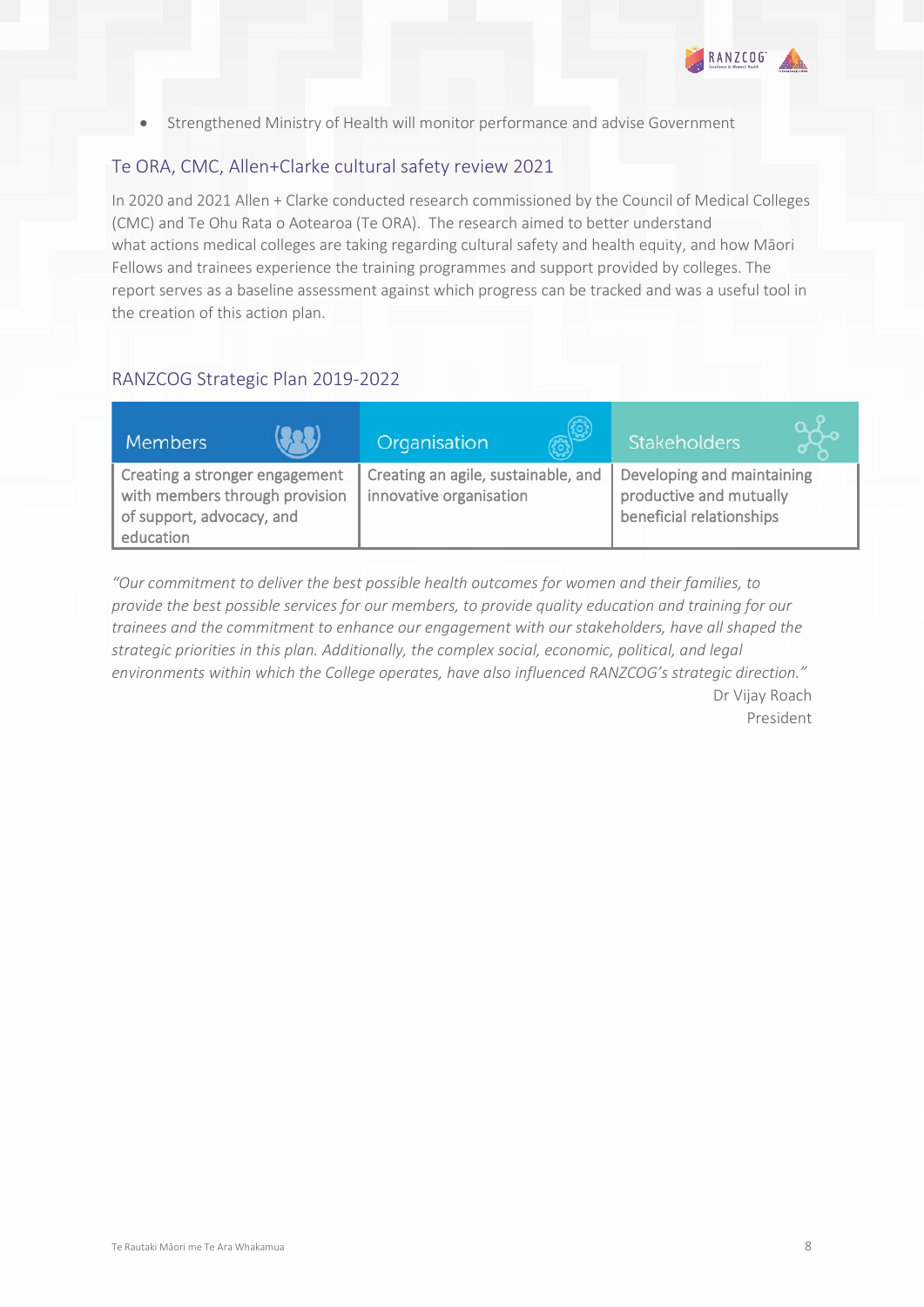

## <span id="page-8-0"></span>Strategic areas



Te Kāhui Oranga ō Nuku is RANZCOG's New Zealand committee. The name Te Kāhui Oranga ō Nuku was gifted to RANZCOG by He Hono Wāhine and means an assembly of people with a focus on health pertaining to women.

The image designed by Dave Burke and Luke Crawford (He Hono Wāhine Kaumatua) encompasses the elements of the name Te Kāhui Oranga ō Nuku, using three tohu. For Te Rautaki Māori me Te Ara Whakamua, each tohu represents a strategic area and each of these is linked to RANZCOG's three strategic areas of members, organisation, and stakeholders.

#### Wāhine Māori - Stakeholders



Ō Nuku stems from Papatūānuku (Earth Mother) and ties the female element to RANZCOG's mahi.

In Te Rautaki Māori me Te Ara Whakamua, the tohu represents RANZCOG's strategic area of 'Stakeholders', representing wāhine Māori, those who the health system needs to better serve.

The tohu also relates to accountability, cultural development, and advocacy. RANZCOG is committed to holding ourselves accountable in our mahi to support hauora wāhine Māori.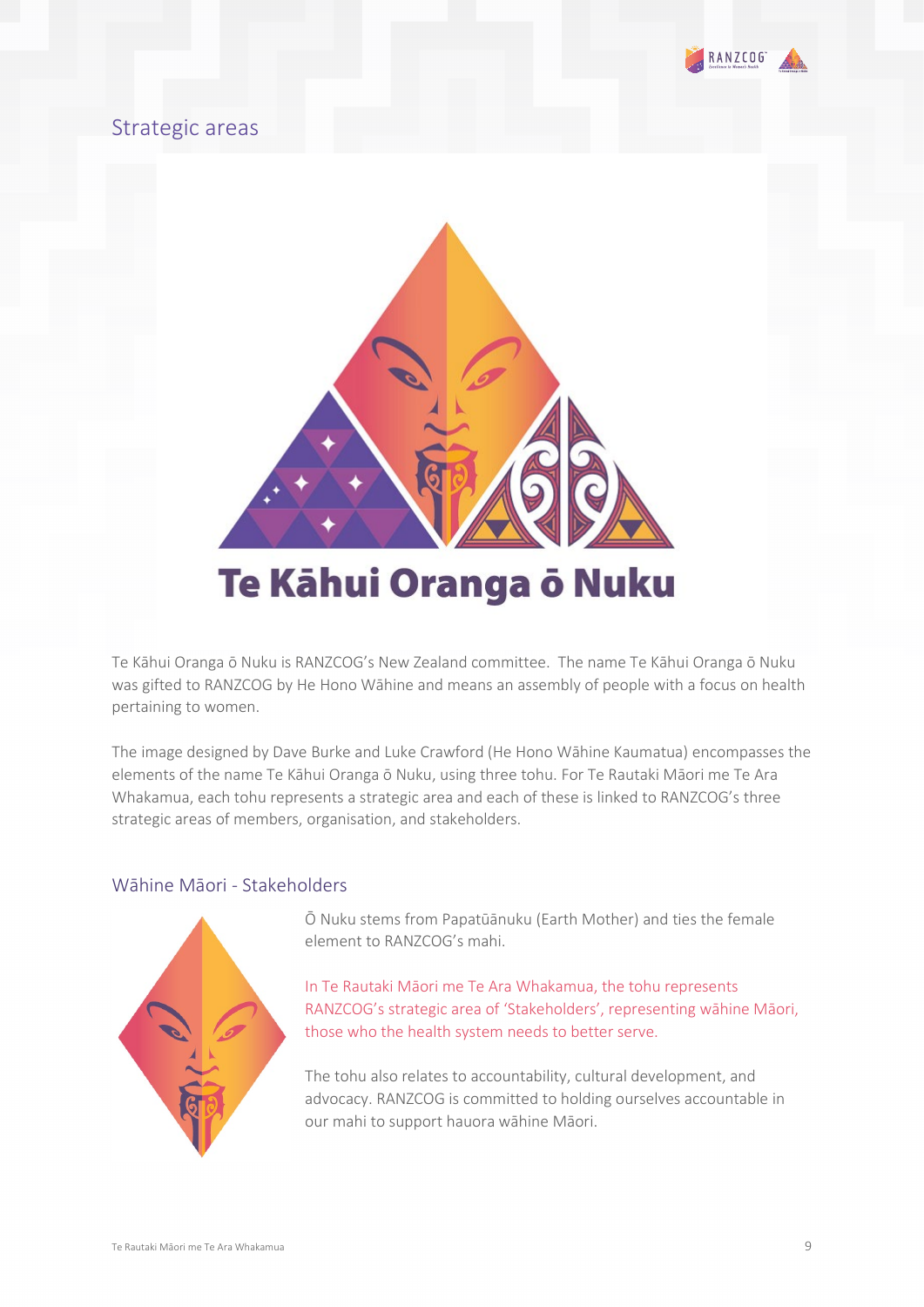

#### Members – our people



reshape and rethink.

Oranga stems from the root word ora. This translates to well, alive, together, satisfied. This positions the committee's focus and function to health, wellbeing and pae ora.

In Te Rautaki Māori me Te Ara Whakamua, the tohu represents RANZCOG's strategic area of 'Members'.

The tohu connects to the importance of growth and continuing to

RANZCOG trainees, Fellows, and staff are committed to supporting the health and wellbeing of wāhine. We are all connected by this passion. The unfurling fronds within this tohu represents the growth needed in RANZCOG to continue to learn and achieve equity in women's health. The new life shown in the fronds connects the growth in our members, with the literal role of obstetricians bringing new life into the world and new knowledge into our gynaecological practise.

#### Organisation



Te Kahui o ngā whetū is a common Māori phrase which speaks of the constellation of stars. This concept describes a relationship to the navigational aspects of stars. The Southern Cross constellation is a defining feature of location for people in the Pacific and New Zealand.

In Te Rautaki Māori me Te Ara Whakamua this tohu represents RANZCOG's strategic area of 'Organisation'.

The navigational aspect of stars recognises the journey RANZCOG is on. We are navigating how we can make the biggest difference for wāhine Māori, as defined by wāhine Māori.

The Southern Cross also reflects our identity as a bi-national organisation of Australia and Aotearoa New Zealand.

RANZCOG aims to be leaders in women's health and is committed to supporting the future outcomes for wāhine Māori. With this leadership, we need guidance. Listening to wāhine Māori, iwi, the Māori Health Authority, and other hauora Māori entities, experts, and leaders we will be informed.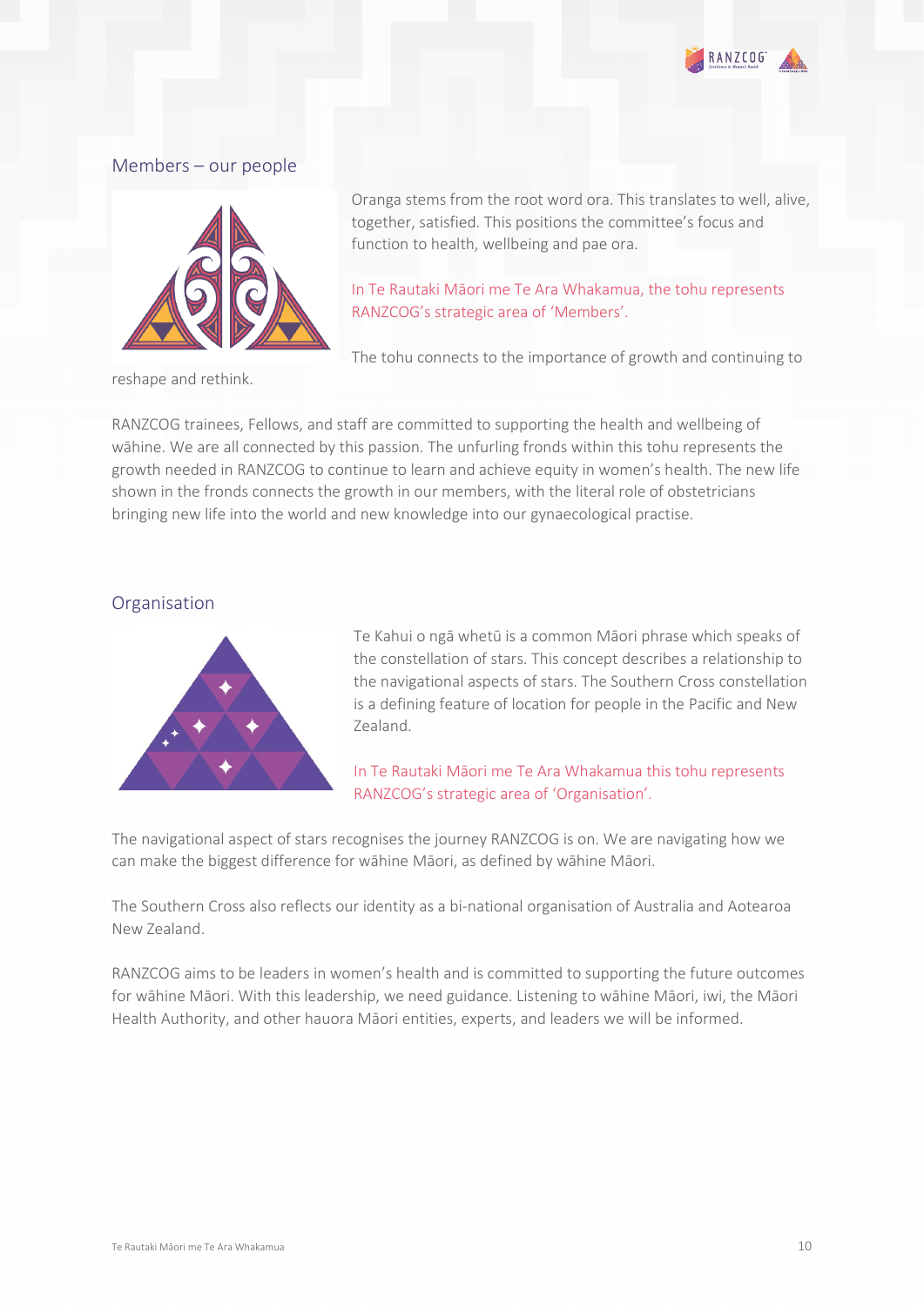

### Bringing together



The combined tohu reflects how the three elements of the strategic plan come together.

Strengthening and growing the capacity of the organisation and its people, RANZCOG will better be able to support wāhine Māori to achieve their health aspirations.

This is the foundation for achieving the vision of 'excellence and equity in women's health'.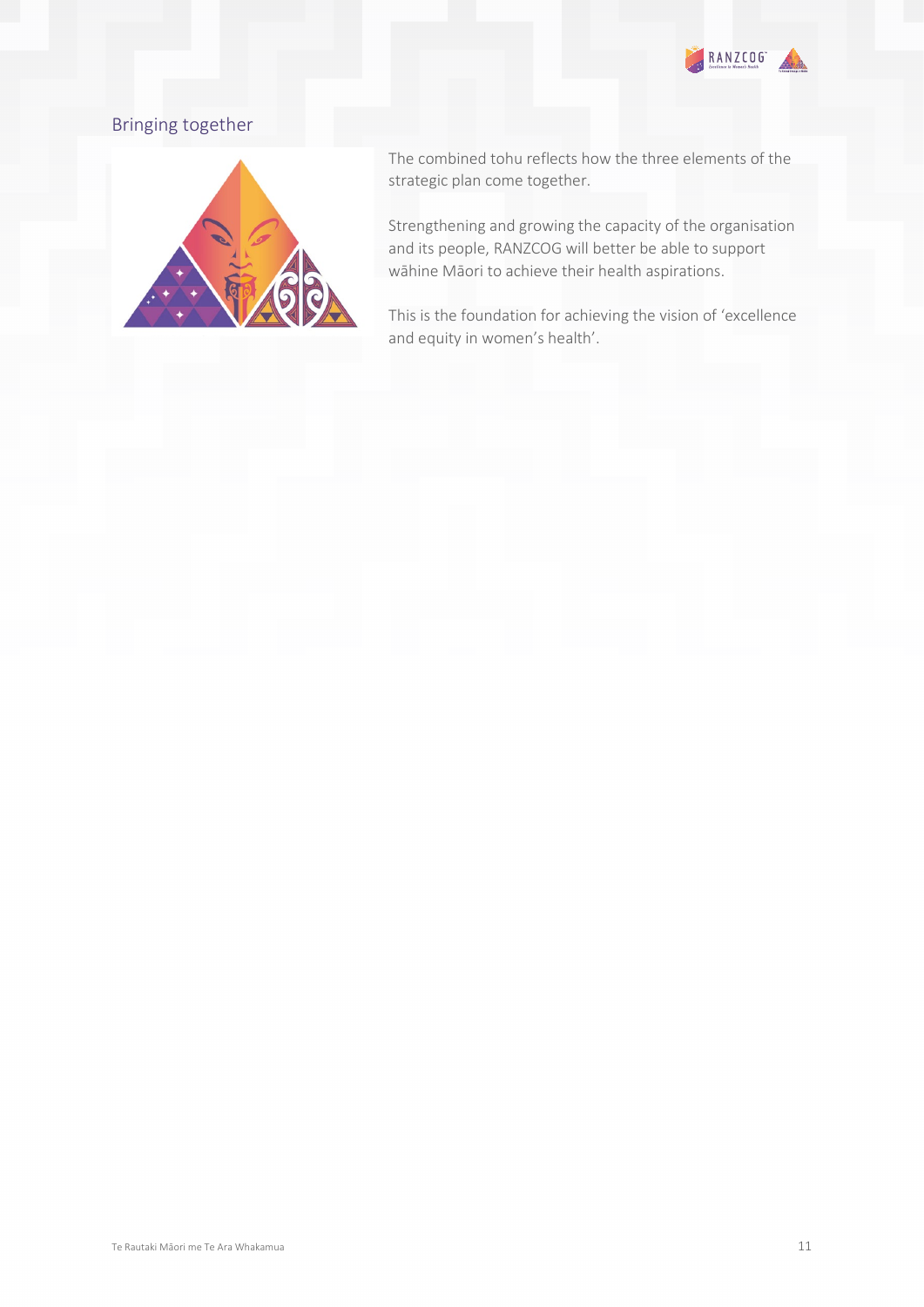

# <span id="page-11-0"></span>Whakatutukitanga – Achievements so far

This strategy builds on mahi since the reestablishment of He Hono Wāhine in 2014, and prior to that the Indigenous Health Committee.

| <b>Cultural competence</b><br>and safety of O&G<br>workforce | Marae visit and cultural workshop and mihi whakatau at NZ ASMs<br>$\bullet$<br>Collaboration with Māori/Indigenous Health Institute - Otago University<br>$\bullet$<br>(MIHI) to create RANZCOG specific cultural competence course<br>Mandatory cultural competence modules for trainees<br>$\bullet$<br>Te Kāhui Oranga ō Nuku commitment to completing cultural competence<br>$\bullet$<br>modules<br>Recommendation to MCNZ for all RANZCOG SIMGs to complete cultural<br>$\bullet$<br>competence modules<br>All RANZCOG Fellows encouraged to complete cultural competence<br>$\bullet$<br>modules                          |
|--------------------------------------------------------------|----------------------------------------------------------------------------------------------------------------------------------------------------------------------------------------------------------------------------------------------------------------------------------------------------------------------------------------------------------------------------------------------------------------------------------------------------------------------------------------------------------------------------------------------------------------------------------------------------------------------------------|
| Māori workforce                                              | CV points for Māori and Pacific FRANZCOG applicants<br>$\bullet$<br>Tuakana-Teina (mentoring) support available for Māori trainees<br>$\bullet$<br>Annual hui for trainees and Fellows<br>$\bullet$<br>Engagement with Māori medical students at Te ORA conference<br>$\bullet$<br>Hui expanded to fund attendance of Māori medical students and PGYs<br>$\bullet$                                                                                                                                                                                                                                                               |
| Māori Participation in<br>governance                         | He Hono Wāhine established, including two kaumātua<br>$\bullet$<br>He Hono Wāhine representation on Te Kāhui Oranga ō Nuku<br>$\bullet$<br>He Hono Wāhine Chair sitting in Council meetings with voting rights<br>$\bullet$<br>Constitution amended to establish two Māori positions on Council - Chair<br>$\bullet$<br>of He Hono Wāhine, and an elected Māori Fellow (elected by Māori<br>Fellows)                                                                                                                                                                                                                             |
| Organisational capacity                                      | NZ Committee renamed Te Kāhui Oranga ō Nuku<br>$\bullet$<br>Commitment to mihi at RANZCOG NZ meetings<br>$\bullet$<br>RANZCOG statement on commitment to Te Tiriti and acknowledging Māori<br>$\bullet$<br>as tangata whenua established<br>Māori Fellow/trainee representatives on RANZCOG working groups<br>$\bullet$<br>(challenging to resource given small numbers of Māori trainees/Fellows)<br>Te Tiriti and health equity 2-day workshop for all NZ staff and online<br>$\bullet$<br>module optional for Australian staff<br>Establishment of Kaitohutohu Hauora Wāhine Māori (Māori Women's<br>Health Advisor) position |
| Advocating for equity of<br>outcomes                         | Focus on equity in submissions<br>$\bullet$<br>He Hono Wāhine Chair or representatives nominated for working groups<br>$\bullet$<br>NZ ASM 2021 theme 'Campaigning for Equity in Women's Health   He<br>$\bullet$<br>Kakari Taurite mo te Oranga Wāhine                                                                                                                                                                                                                                                                                                                                                                          |

With He Hono Wāhine a well-established committee, Māori representation on Te Kāhui Oranga ō Nuku and RANZCOG's Council and the Kaitohutohu Hauora Wāhine Māori role providing staff support, RANZCOG is ready to take next steps of our equity journey.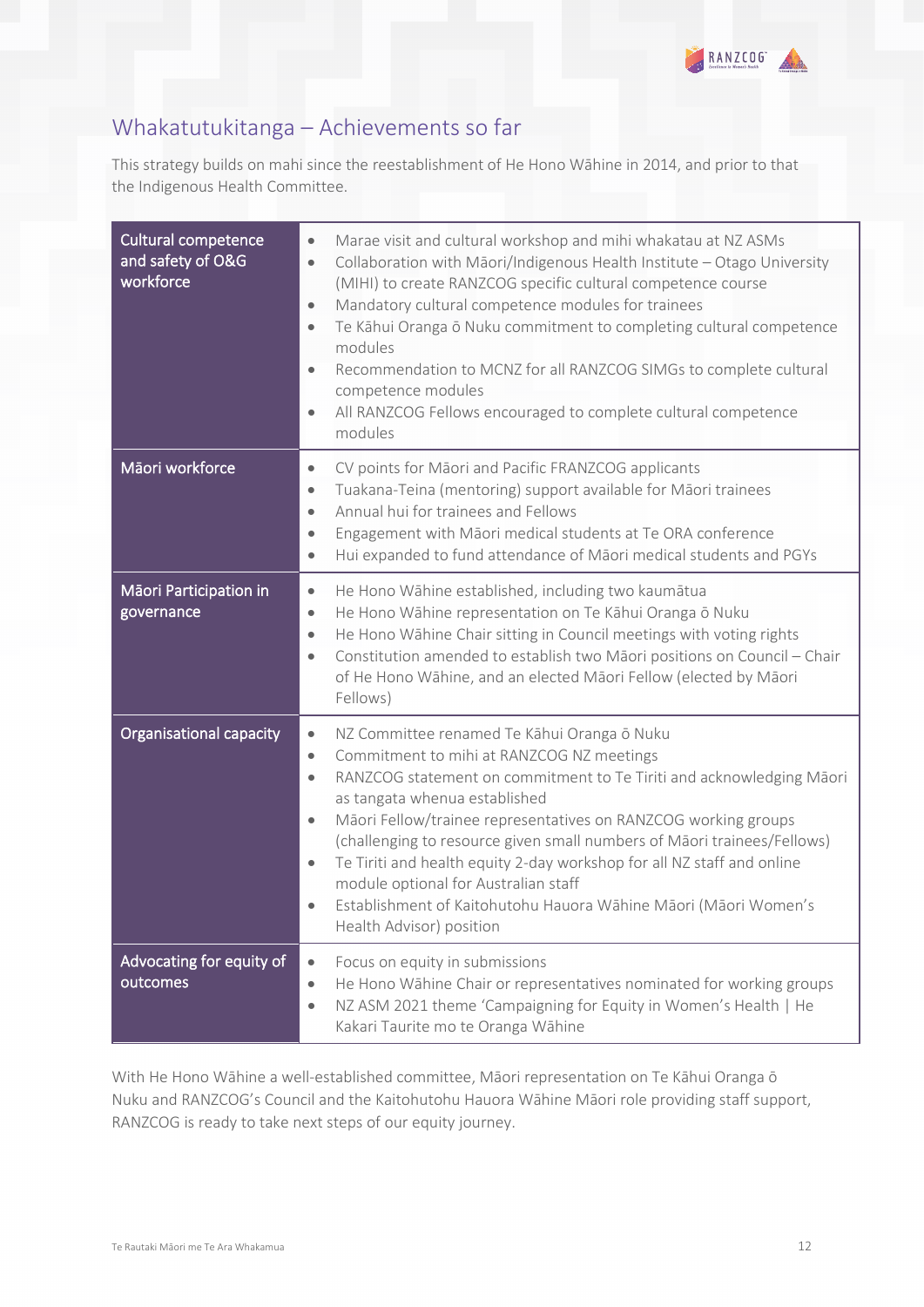

# <span id="page-12-0"></span>Te Ara Whakamua – The pathway forward

### <span id="page-12-1"></span>Wāhine Māori – Stakeholders

| Goal                                                                    | 2022-2023                                                                                                                                                                                | 2023-2026                                                                                                                                  |
|-------------------------------------------------------------------------|------------------------------------------------------------------------------------------------------------------------------------------------------------------------------------------|--------------------------------------------------------------------------------------------------------------------------------------------|
| <b>RANZCOG</b><br>advocates for<br>wāhine Māori                         | RANZCOG Aotearoa New Zealand ASM<br>$\bullet$<br>2022 has a foundation of wāhine Māori<br>health equity                                                                                  | All RANZCOG Aotearoa New Zealand<br>$\bullet$<br>ASMs have a foundation of wāhine Māori<br>health equity                                   |
|                                                                         | Advocacy for Māori and health equity in<br>$\bullet$<br>all relevant external submissions                                                                                                | RANZCOG creates position statements on<br>$\bullet$<br>equity and other Māori related topics to<br>provide clear direction and commitments |
|                                                                         | RANZCOG advocates for Māori-led health<br>$\bullet$<br>reform and the Māori Health Authority in<br>Health and Disability System Review                                                   |                                                                                                                                            |
|                                                                         | A strong focus on equity in RANZCOG<br>$\bullet$<br>Aotearoa New Zealand Women's Health<br>Summit<br>Engage with Māori organisations through<br>$\bullet$<br>participation in the Summit | Continue relationships with Māori health<br>$\bullet$<br>providers                                                                         |
| Increased<br>research in<br>Māori women's<br>health                     | Review trainee research project criteria to<br>$\bullet$<br>include an equity lens<br>Include equity in Mercia Barnes Trust<br>$\bullet$<br>research grant criteria                      | Advocate for and support more research<br>$\bullet$<br>with a focus on Māori women's health<br>equity                                      |
| <b>RANZCOG</b><br>actively<br>supports<br>external equity<br>activities | Work with MIHI to finalise the Equity<br>$\bullet$<br>Toolkit and present it to clinical directors<br>as a resource for improving equity in<br>hospital O&G services                     |                                                                                                                                            |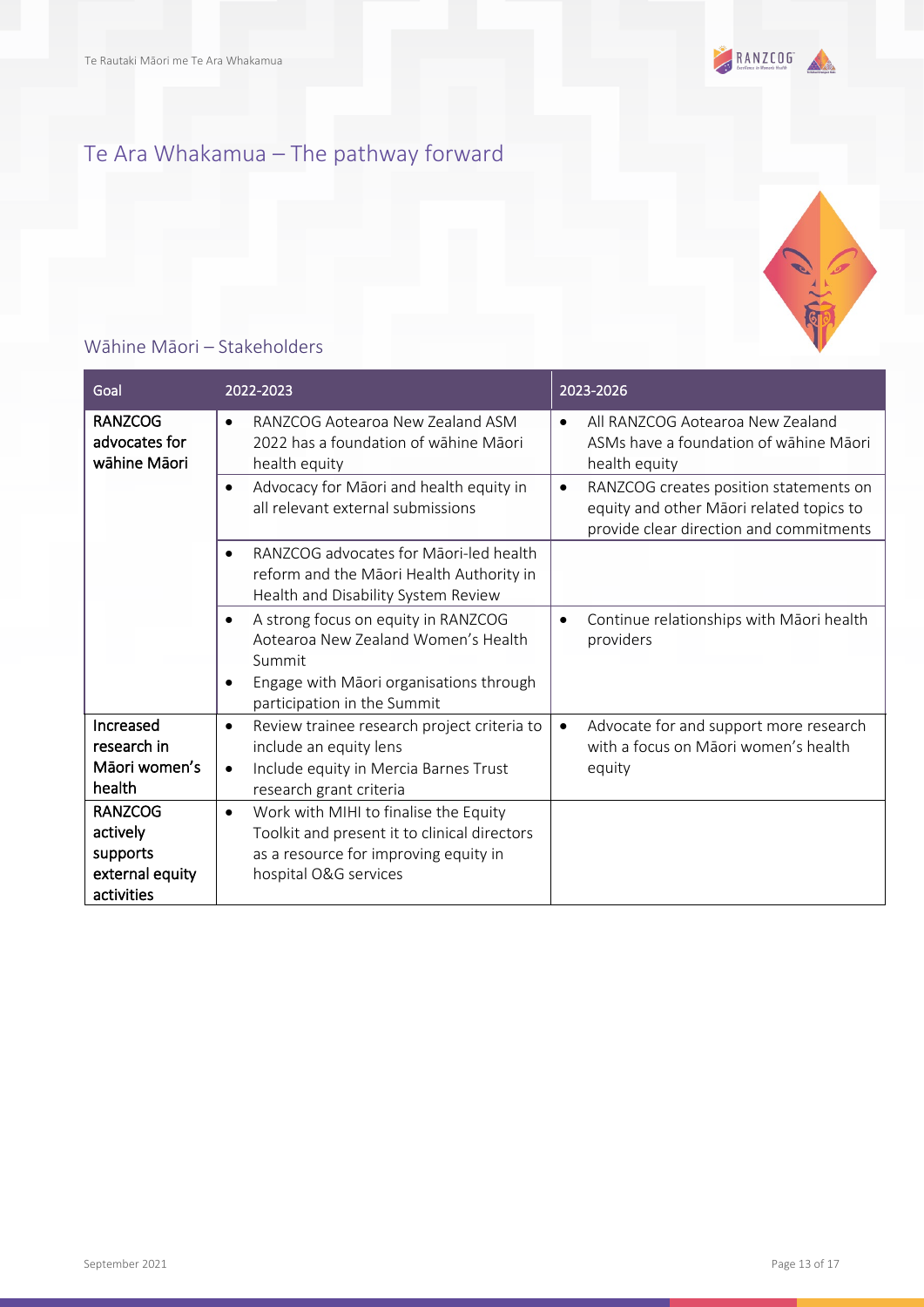



### <span id="page-13-0"></span>Members

| Goal                                                             | 2022-2023                                                                                                                                        | 2023-2026                                                                                                                                                                                                                                                                                                                                                                                                     |
|------------------------------------------------------------------|--------------------------------------------------------------------------------------------------------------------------------------------------|---------------------------------------------------------------------------------------------------------------------------------------------------------------------------------------------------------------------------------------------------------------------------------------------------------------------------------------------------------------------------------------------------------------|
| <b>RANZCOG</b><br>Fellows and<br>trainees are<br>culturally safe | Review CPD points for the MIHI cultural<br>$\bullet$<br>competence course to provide a strong<br>incentive for Fellows to complete the<br>course | All New Zealand based Fellows complete<br>$\bullet$<br>the MIHI cultural competence course<br>Ongoing development pathway<br>$\bullet$<br>established and implemented for trainees<br>and Fellows for cultural competence and<br>cultural safety<br>Explore options for ongoing cultural<br>safety and competence development for<br>people who have already completed the<br>MIHI cultural competence course |
|                                                                  | Support and participate in IMAG<br>$\bullet$<br>(Interagency Māori Advisory Group) work<br>to develop a cultural safety framework                | Implement cultural safety framework into<br>$\bullet$<br>FRANZCOG curriculum and CPD<br>programmes<br>Support and participate in IMAG<br>$\bullet$<br>(Interagency Māori Advisory Group) work<br>on cultural loading                                                                                                                                                                                          |
|                                                                  | Develop pathways to better address<br>$\bullet$<br>concerns about cultural safety, racism, or<br>discrimination                                  |                                                                                                                                                                                                                                                                                                                                                                                                               |
| Māori trainees<br>are supported                                  | Create a peer support network for Māori<br>$\bullet$<br>trainees                                                                                 |                                                                                                                                                                                                                                                                                                                                                                                                               |
| throughout<br>training period                                    | Review the Tuakana-Teina mentoring<br>$\bullet$<br>offerings to Māori trainees                                                                   | Updated Tuakana-Teina support system<br>$\bullet$<br>in place and offered to all Māori trainees                                                                                                                                                                                                                                                                                                               |
| to be culturally<br>safe, valued,<br>and respected               | Research the factors that impact on<br>$\bullet$<br>Māori trainee retention in the FRANZCOG<br>training programme                                | Develop and implement additional<br>$\bullet$<br>retention strategies                                                                                                                                                                                                                                                                                                                                         |
| The Māori O&G<br>workforce grows                                 | Research the barriers for recruitment of<br>$\bullet$<br>Māori in O&G                                                                            | Develop and implement additional<br>$\bullet$<br>recruitment strategies                                                                                                                                                                                                                                                                                                                                       |
| to reflect the<br>population                                     | Continue to promote O&G training to<br>$\bullet$<br>Māori at medical student and Te ORA<br>conferences                                           | Develop relationships with university and<br>$\bullet$<br>medical schools<br>Identify opportunities to promote medical<br>careers and O&G through Māori high<br>schools, Kia Ora Hauora, Te Oranga                                                                                                                                                                                                            |
|                                                                  | Review FRANZCOG selection process and<br>$\bullet$<br>identify if further processes are needed to<br>support growth in Māori trainee numbers     | Implement any changes to FRANZCOG<br>$\bullet$<br>selection process                                                                                                                                                                                                                                                                                                                                           |
|                                                                  |                                                                                                                                                  | Fund university Summer Studentships<br>$\bullet$<br>(scholarships) for Māori medical students                                                                                                                                                                                                                                                                                                                 |
| Māori O&G<br>leadership and<br>governance is<br>prioritised      |                                                                                                                                                  | Develop and implement Māori focused<br>$\bullet$<br>leadership training for member CPD<br>Ongoing consultation with Māori<br>$\bullet$<br>organisations, especially iwi and hapū to<br>support governance, and genuine power<br>sharing                                                                                                                                                                       |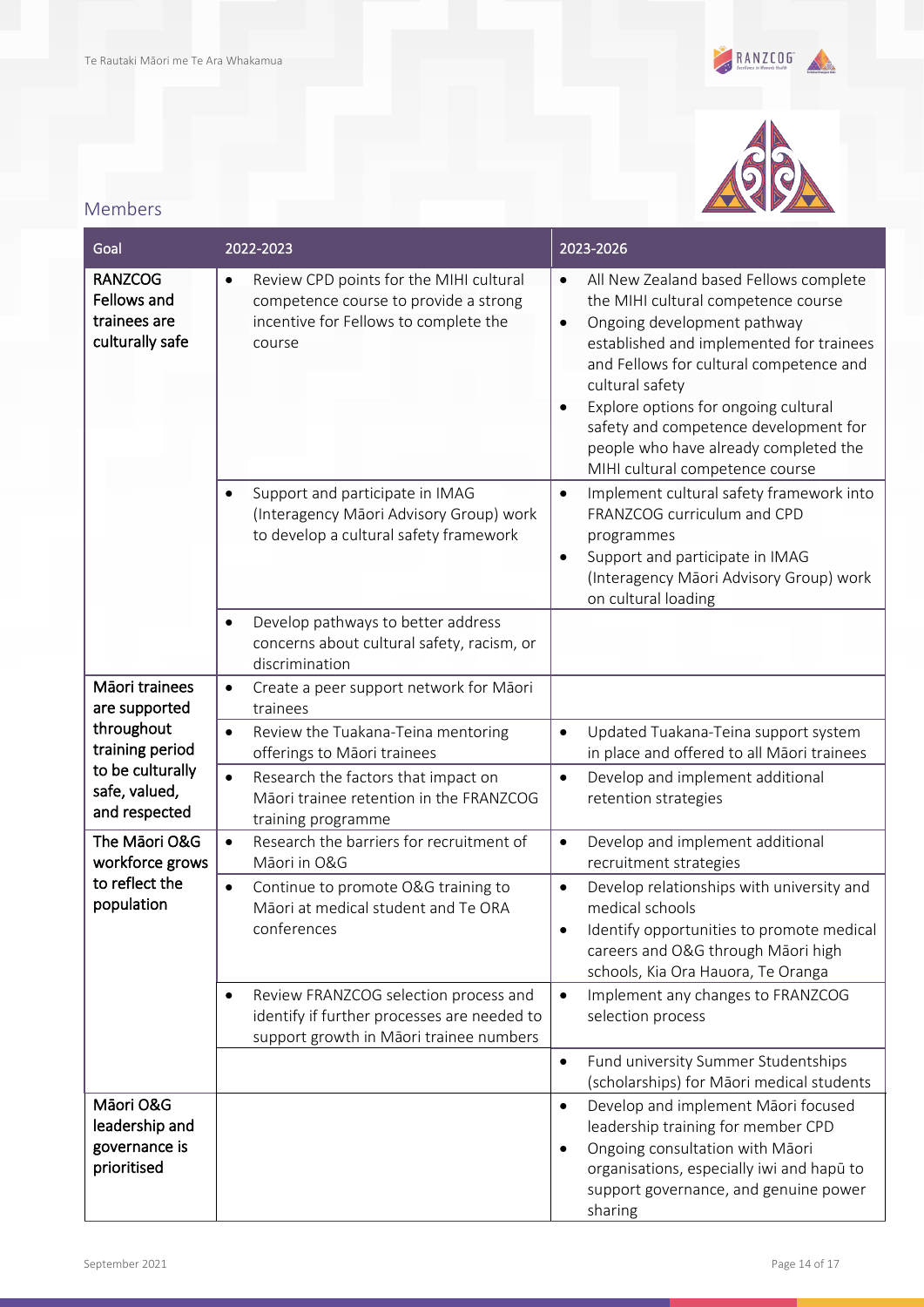



# <span id="page-14-0"></span>Organisation

| Goal                                                                                            | 2022-2023                                                                                                                                                                                                                                                                                                                   | 2023-2026                                                                                                                                                                             |
|-------------------------------------------------------------------------------------------------|-----------------------------------------------------------------------------------------------------------------------------------------------------------------------------------------------------------------------------------------------------------------------------------------------------------------------------|---------------------------------------------------------------------------------------------------------------------------------------------------------------------------------------|
| RANZCOG is a<br>culturally safe<br>organisation                                                 | Create and utilise a te reo Māori style<br>$\bullet$<br>guide to support RANZCOG staff and<br>members to utilise te reo Māori in College<br>communication                                                                                                                                                                   | Te reo Māori style guide reviewed<br>annually to expand use of te reo Māori<br>and understanding of te Ao Māori                                                                       |
|                                                                                                 | Aotearoa New Zealand office staff to<br>$\bullet$<br>continue to increase understanding and<br>confidence in te Ao and te reo Māori and<br>understanding of te Tiriti o Waitangi<br>Offer opportunities for Australian staff to<br>$\bullet$<br>develop understanding of te Ao and te<br>reo Māori and te Tiriti o Waitangi | Aotearoa NZ office staff demonstrate<br>$\bullet$<br>growing confidence in te Ao and te reo<br>Māori and increased understanding of te<br>Tiriti o Waitangi.                          |
|                                                                                                 | New Board and Council members<br>$\bullet$<br>encouraged to complete Te Tiriti o<br>Waitangi training                                                                                                                                                                                                                       | Te Tiriti o Waitangi training included in<br>$\bullet$<br>Board and Council induction                                                                                                 |
|                                                                                                 | Contribute to the review of RANZCOG's<br>$\bullet$<br>Strategic Plan 2019-2022 to ensure<br>commitment to te Tiriti o Waitangi                                                                                                                                                                                              | Te Tiriti o Waitangi and RANZCOG's<br>$\bullet$<br>commitment is explicitly referenced in<br>RANZCOG Strategic Plan 2023-2025                                                         |
| Mãori are                                                                                       | Embed Māori Council positions<br>$\bullet$                                                                                                                                                                                                                                                                                  | Dedicated Māori position on the Board<br>$\bullet$                                                                                                                                    |
| involved in all<br>levels of the<br>College                                                     |                                                                                                                                                                                                                                                                                                                             | Continue to engage wider Māori Fellows<br>$\bullet$<br>group in the work of He Hono Wāhine<br>Review Māori representation on<br>$\bullet$<br>RANZCOG committees and working<br>groups |
| Equity is a<br>foundation of all<br><b>RANZCOG</b><br>guidelines,<br>policies, and<br>protocols | Recommend the implementation of the<br>$\bullet$<br>MIHI Equity Toolkit in RANZCOG's<br>guideline development                                                                                                                                                                                                               | Implement MIHI Equity Toolkit in<br>$\bullet$<br>RANZCOG's guideline development<br>All RANZCOG guidelines include an equity<br>focus                                                 |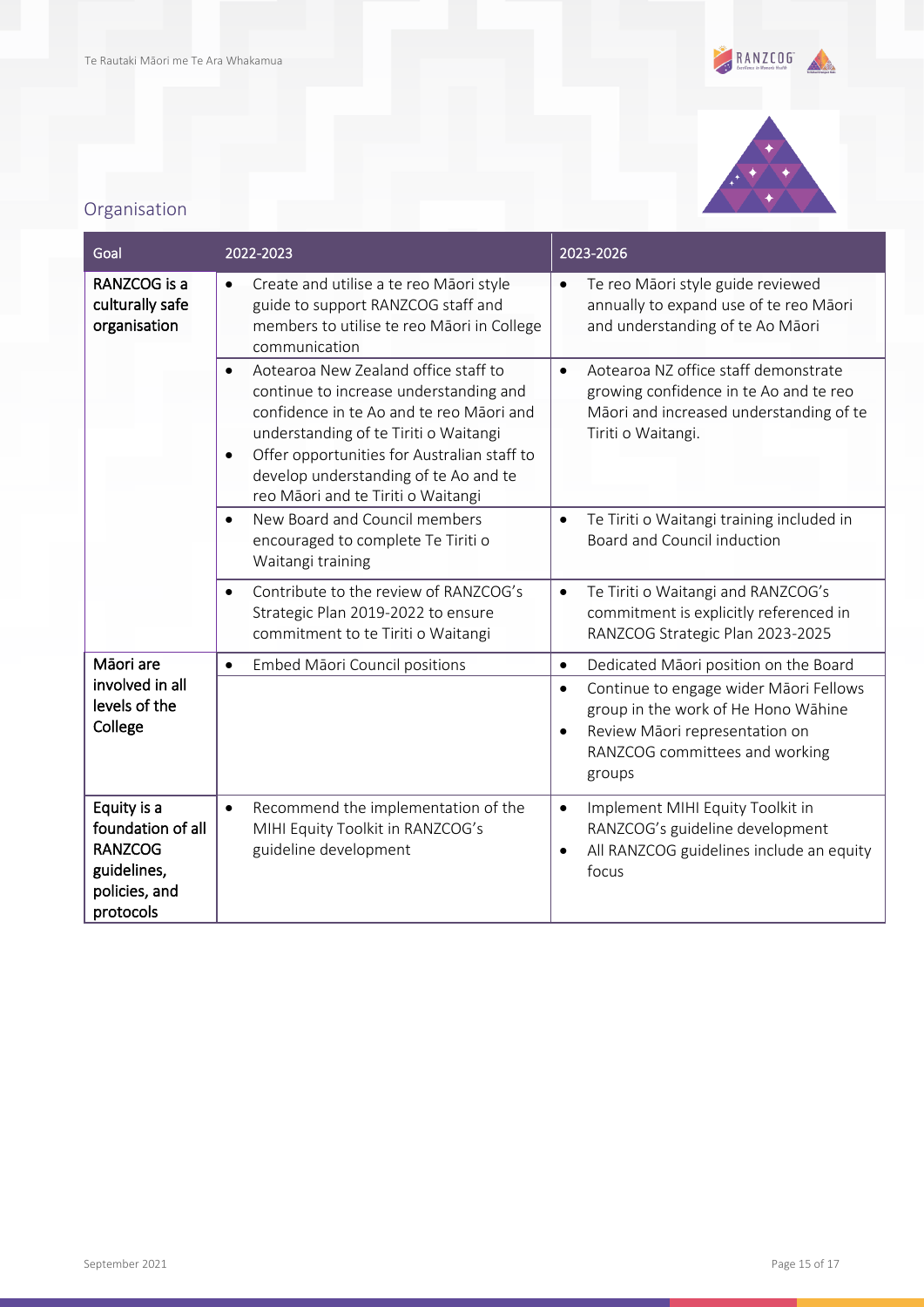

# <span id="page-15-0"></span>Monitoring progress

Te Rautaki me Te Ara Whakamua will be a living document that both informs RANZCOG's Strategic Plan and will be reviewed as RANZCOG's Strategic Plan changes. Te Ara Whakamua will be revised as we progress along the journey and as the environment and context within which we operated changes. This may result in changes to actions and timeframes.

Progress against Te Ara Whakamua will be reviewed annually. A reporting framework of Te Ara Whakamua will be created to assist He Hono Wāhine and Te Kahui Oranga ō Nuku to review and report progress annually.

Te ORA, CMC, Allen+Clarke cultural safety review 2021 provided a baseline assessment of colleges' progress in key areas. Te ORA and CMC plan to conduct research on progress against the baseline regularly. This will provide an external evaluation tool to track our progress and to compare it to other colleges.